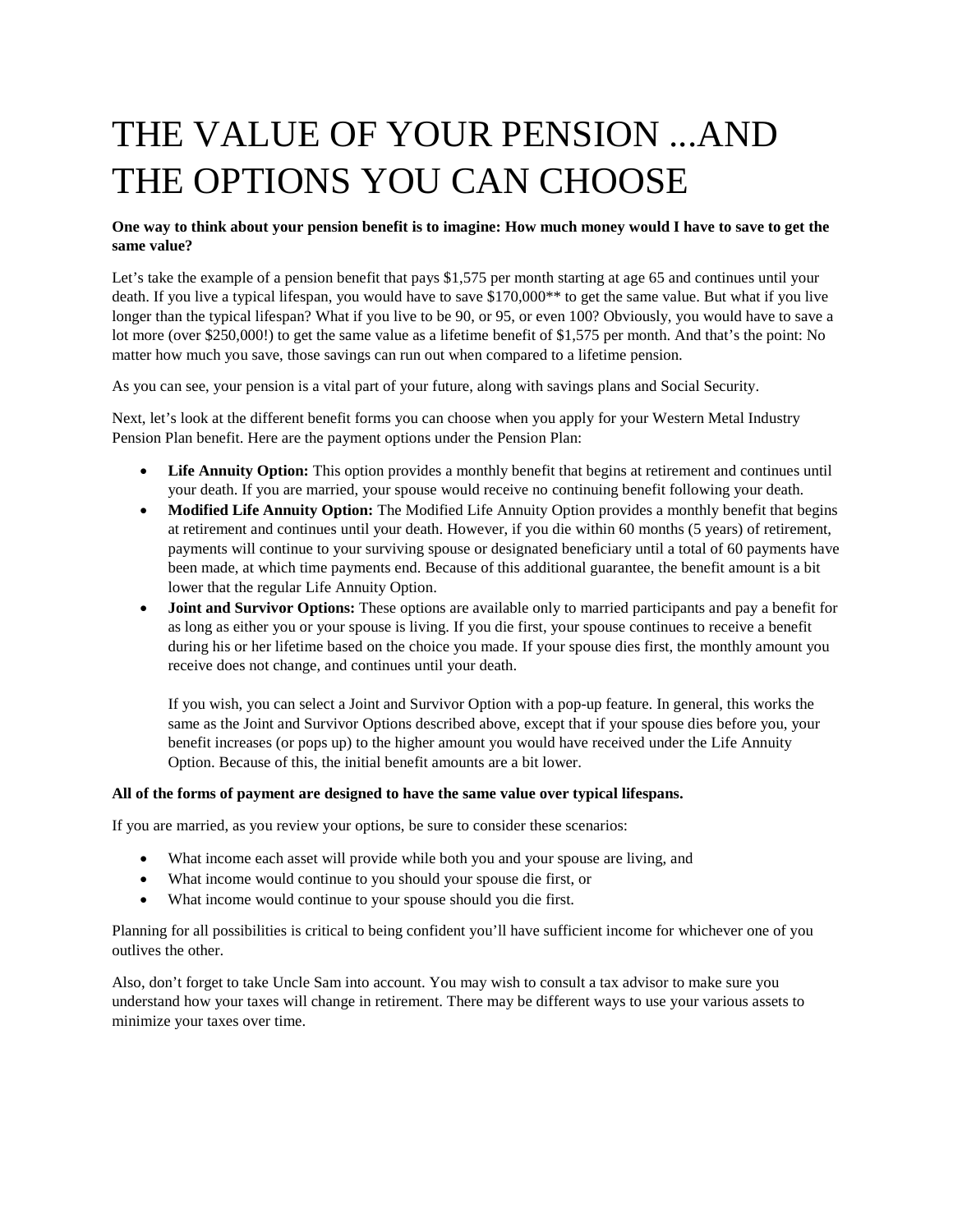## Example

OK, now let's look at an example of these different benefit options. This example uses a participant aged 65, with a spouse aged 61, and a normal retirement benefit of \$1,575. Here are the options:

| <b>Optional Form of Payment</b>                  | <b>Monthly Benefit</b><br><b>While Both Are Living</b> | <b>Monthly Benefit</b><br>to Spouse if Participant<br><b>Dies First</b> | <b>Monthly Benefit</b><br>to Participant if<br><b>Spouse Dies First</b> |
|--------------------------------------------------|--------------------------------------------------------|-------------------------------------------------------------------------|-------------------------------------------------------------------------|
| Options tied only to participant lifetime        |                                                        |                                                                         |                                                                         |
| <b>Life Annuity Option</b>                       | \$1,575                                                | \$O                                                                     | \$1,575                                                                 |
| <b>Modified Life Annuity Option</b>              | \$1,525                                                | \$0*                                                                    | \$1,525                                                                 |
| Options tied to participant and spouse lifetimes |                                                        |                                                                         |                                                                         |
| 50% Joint and Survivor Option                    | \$1,349                                                | \$675                                                                   | \$1,349                                                                 |
| 75% Joint and Survivor Option                    | \$1,259                                                | \$944                                                                   | \$1,259                                                                 |
| 100% Joint and Survivor Option                   | \$1,180                                                | \$1,180                                                                 | \$1,180                                                                 |
| 50% Spouse Option with Pop-Up                    | \$1,313                                                | \$657                                                                   | \$1,575                                                                 |
| 75% Spouse Option with Pop-Up                    | \$1,212                                                | \$909                                                                   | \$1,575                                                                 |
| 100% Spouse Option with Pop-Up                   | \$1,126                                                | \$1,126                                                                 | \$1,575                                                                 |

\*If you die within 60 months of retirement, the remainder of 60 months' worth of payments will continue to your surviving spouse or designated beneficiary, with no benefit after that.

What if you are single at retirement? Then you would choose only between the first two forms of payment, Life Annuity and Modified Life Annuity.